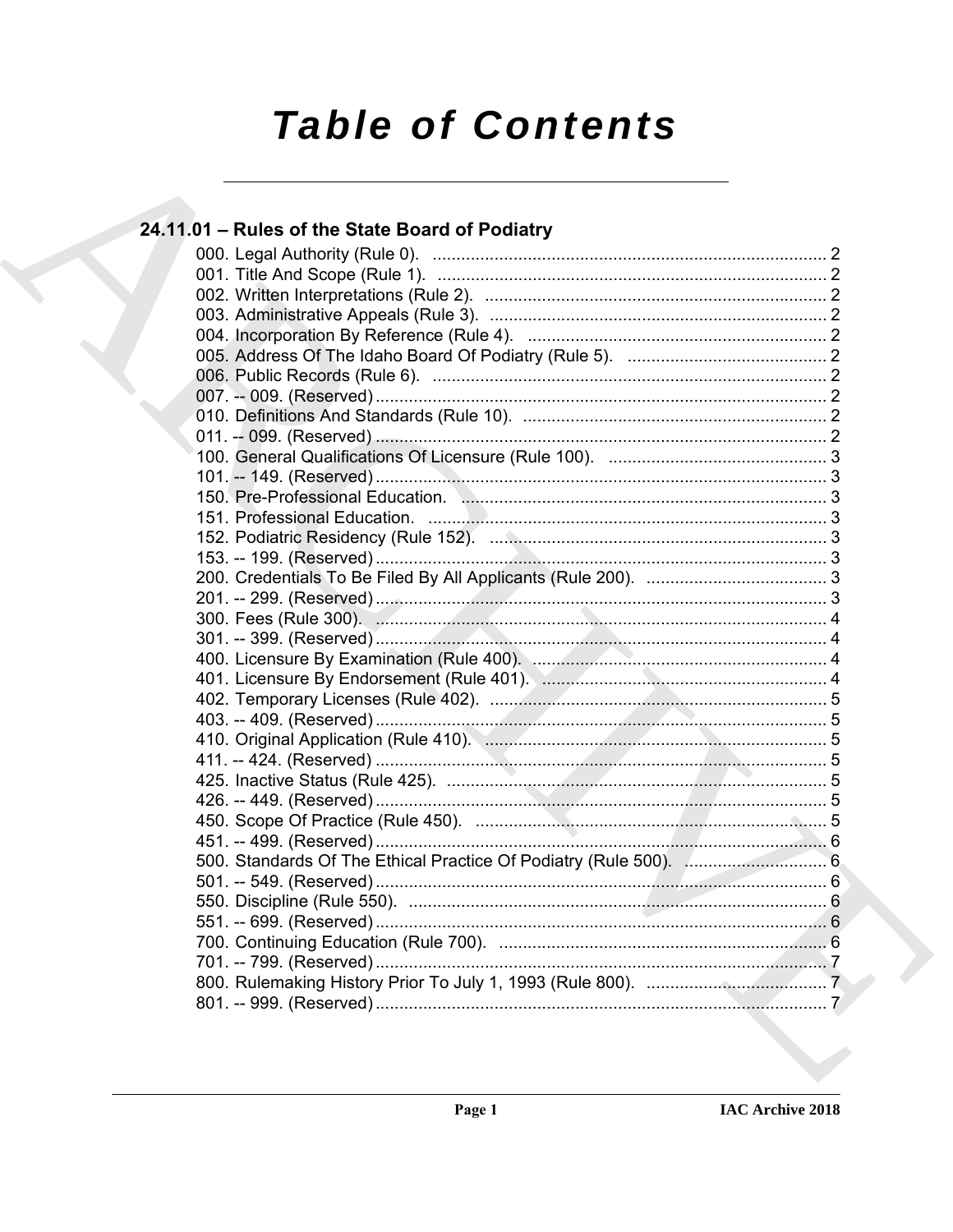#### **IDAPA 24 TITLE 11 CHAPTER 01**

#### **24.11.01 – RULES OF THE STATE BOARD OF PODIATRY**

#### <span id="page-1-20"></span><span id="page-1-1"></span><span id="page-1-0"></span>**000. LEGAL AUTHORITY (RULE 0).**

These rules are hereby prescribed and established pursuant to the authority vested in the State Board of Podiatry, by the provisions of Section 54-605, Idaho Code. (7-1-93)

#### <span id="page-1-22"></span><span id="page-1-2"></span>**001. TITLE AND SCOPE (RULE 1).**

These rules shall be cited as IDAPA 24.11.01, "Rules of the State Board of Podiatry." (7-1-93)

#### <span id="page-1-23"></span><span id="page-1-3"></span>**002. WRITTEN INTERPRETATIONS (RULE 2).**

The board may have written statements that pertain to the interpretation of the rules of this chapter. Such interpretations, if any, are available for public inspection and copying at cost in the main office of the Bureau of Occupational Licenses. (3-13-02) Occupational Licenses.

#### <span id="page-1-12"></span><span id="page-1-4"></span>**003. ADMINISTRATIVE APPEALS (RULE 3).**

Administrative Appeals shall be governed by the Administrative Procedure Act, Title 67, Chapter 52, Idaho Code.

(3-13-02)

#### <span id="page-1-19"></span><span id="page-1-5"></span>**004. INCORPORATION BY REFERENCE (RULE 4).**

The document titled American Podiatric Medical Association's Code of Ethics as published by the American Podiatric Medical Association, dated March 2013 and referenced in Section 500, is herein incorporated by reference and is available for review at the Board's office and on the Board's web site at http://www.ibol.idaho.gov. (3-20-14)

#### <span id="page-1-11"></span><span id="page-1-6"></span>**005. ADDRESS OF THE IDAHO BOARD OF PODIATRY (RULE 5).**

**CHAPTER 01**<br> **CALIATIONITY (BULLE)**<br> **CALIATIONITY (BULLE)**<br> **CALIATIONITY (BULLE)**<br> **CALIATIONITY (BULLE)**<br> **CALIATIONITY (BULLE)**<br> **CALIC TRIENTS AND SCOPE (BULLE)**<br> **CALIC TRIENTS AND SCOPE (BULLE)**<br> **CALIC TRIENTS AN** The office of the Board of Podiatry is located within the Bureau of Occupational Licenses, 700 W. State Street, Boise, Idaho 83702. The Bureau is open between the hours of 8:00 a.m. and 5:00 p.m. each day except Saturdays, Sundays and holidays. The telephone number of the Board is (208) 334-3233. The Board's fax number is (208) 334-3945. The Board's e-mail address is pod@ibol.idaho.gov. The Board's official website is http://www.ibol.idaho.gov. (3-29-10)

#### <span id="page-1-21"></span><span id="page-1-7"></span>**006. PUBLIC RECORDS (RULE 6).**

The records associated with the Board of Podiatry are subject to the provisions of the Idaho Public Records Act. Title 74, Chapter 1, Idaho Code. (3-13-02)

#### <span id="page-1-8"></span>**007. -- 009. (RESERVED)**

#### <span id="page-1-13"></span><span id="page-1-9"></span>**010. DEFINITIONS AND STANDARDS (RULE 10).**

**01.** Act. The Act means Chapter 143 Idaho session Laws of 1957 codified as Chapter 6, Title 54, Idaho d any amendments thereto. (7-1-93) Code, and any amendments thereto.

<span id="page-1-15"></span><span id="page-1-14"></span>**02. Board**. The Board means the State Board of Podiatry, as prescribed in Section 54-604, Idaho Code. (7-1-93)

<span id="page-1-18"></span><span id="page-1-17"></span><span id="page-1-16"></span>**03. Licensure**. Licensure means a license to practice podiatry in Idaho. (3-13-02)

**04. Reputable School**. A "reputable school" of podiatry is defined as an approved podiatry school located within the United States or Canada and designated as such by the Council on Podiatric Medical Education and the American Podiatric Medical Association. (3-20-14)

**05. Bureau**. The Bureau means the Bureau of Occupational Licenses, as prescribed in Sections 54-605 602, Idaho Code. (3-13-02) and 67-2602, Idaho Code.

#### <span id="page-1-10"></span>**011. -- 099. (RESERVED)**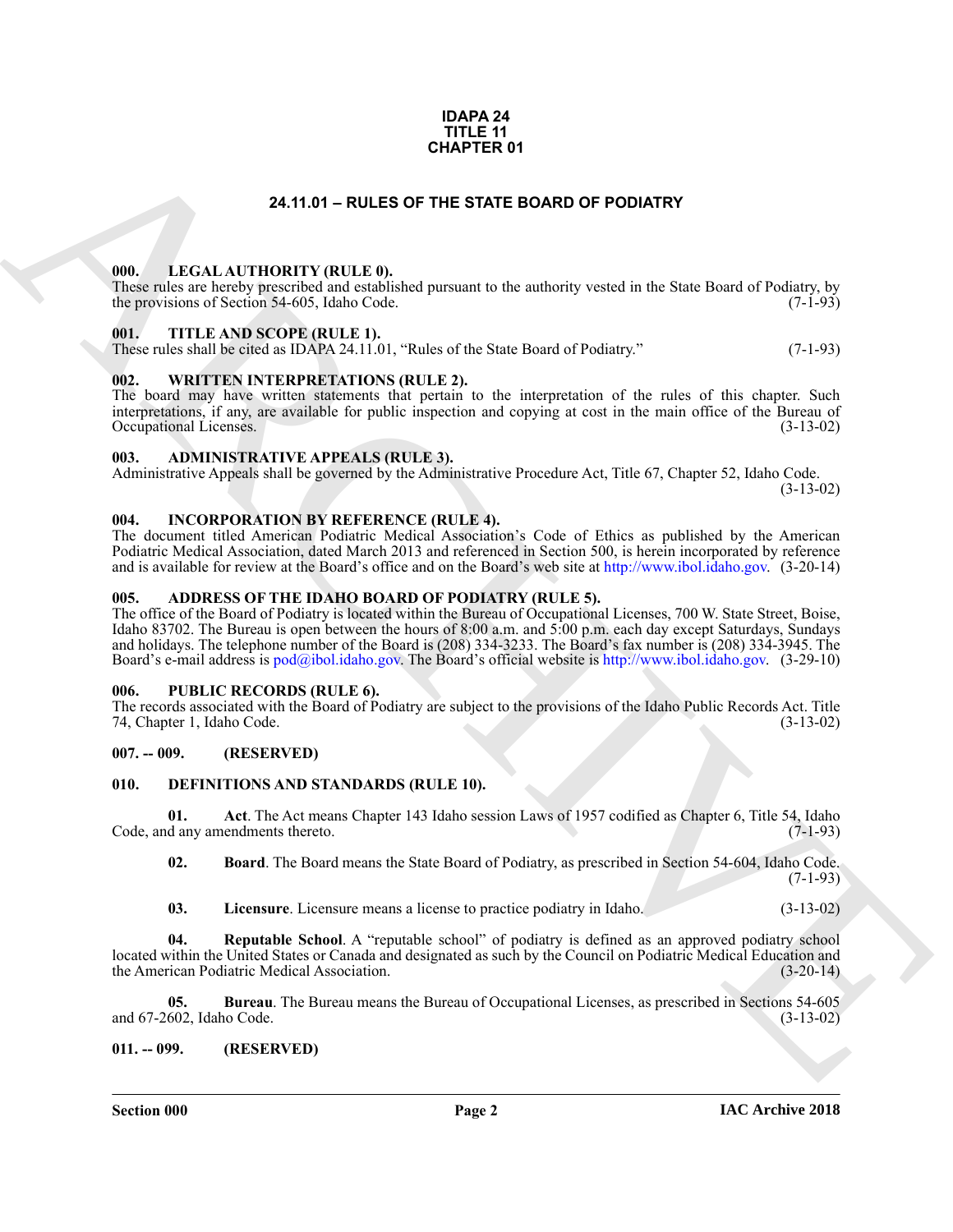#### <span id="page-2-0"></span>**100. GENERAL QUALIFICATIONS OF LICENSURE (RULE 100).**

<span id="page-2-19"></span><span id="page-2-15"></span>**01. Residence**. Residence in Idaho shall not be an eligibility requirement for licensure. (3-13-02)

- <span id="page-2-16"></span>**02.** Age. All applicants shall be at least twenty-one (21) years of age.  $(3-13-02)$
- <span id="page-2-18"></span><span id="page-2-17"></span>**03. Character**. All applicants shall be of good moral character. (3-13-02)

**04. Citizenship Requirement for Exam**. Citizenship shall not be an eligibility requirement for examination or licensure. All persons making application for licensure are required to be legally eligible to reside and obtain employment in the United States. (3-20-14)

#### <span id="page-2-1"></span>**101. -- 149. (RESERVED)**

#### <span id="page-2-23"></span><span id="page-2-2"></span>**150. PRE-PROFESSIONAL EDUCATION.**

All applicants shall provide official documentation of credits granted for at least two (2) full years of general college study in a college or university of recognized standing. (3-20-14) study in a college or university of recognized standing.

#### <span id="page-2-24"></span><span id="page-2-3"></span>**151. PROFESSIONAL EDUCATION.**

All applicants shall possess evidence of graduation from four (4) full years of study in a reputable school of podiatry, as defined in Subsection 010.04 of these rules. (3-13-02)

#### <span id="page-2-20"></span><span id="page-2-4"></span>**152. PODIATRIC RESIDENCY (RULE 152).**

<span id="page-2-22"></span><span id="page-2-21"></span>**01. Residency Required for Licensure**. A candidate may not apply for licensure until completion of an accredited podiatric residency as approved by the Council on Podiatric Medical Education of no less than twentyfour (24) months, a minimum of twelve (12) months of which must be surgical. (4-11-06)

**Example 21**<br> **Example 21**<br> **Example 21**<br> **Example 21**<br> **Example 21**<br> **Example 21**<br> **Example 21**<br> **Example 21**<br> **Example 21**<br> **Example 21**<br> **Example 21**<br> **Example 21**<br> **Example 21**<br> **Example 21**<br> **Example 21**<br> **Example 21 02. Submission of Verification of Residency Curriculum**. Notwithstanding the provisions of Subsection 152.01, a candidate shall cause to be provided directly from the residency program such official documentation of completion of the entire curriculum as the board may require. Any deviation of this requirement must be approved by the Board. (4-11-06)

#### <span id="page-2-5"></span>**153. -- 199. (RESERVED)**

#### <span id="page-2-8"></span><span id="page-2-6"></span>**200. CREDENTIALS TO BE FILED BY ALL APPLICANTS (RULE 200).**

<span id="page-2-9"></span>**01. Application**. An application for licensure shall be completed on a form approved by the board and submitted to the bureau. (3-20-14)

<span id="page-2-10"></span>**02. Certified Copy of National Board Results**. A copy of the applicable National Board results which has been certified as true and correct by the examining entity. (7-1-97)

<span id="page-2-13"></span>**03. Photograph Requirement**. All applications shall be accompanied by an unmounted passport photograph of the applicant taken not more than one  $(1)$  year prior to the date of application.  $(3-13-02)$ 

<span id="page-2-12"></span>**04. Educational Certificate Requirement**. Each applicant shall be required to provide official documentation of a collegiate education of not less than two (2) years in an accredited college or university giving instruction in letters and sciences. (3-20-14) instruction in letters and sciences.

<span id="page-2-11"></span>**05. Diploma**. Certified photostatic copy of diploma granted by any college of podiatry and official certified transcripts indicating graduation from the program. (3-13-02)

<span id="page-2-14"></span>**06. Residency Certification Requirement**. All applications shall include certification of completion of a residency as defined in Rule 152.

#### <span id="page-2-7"></span>**201. -- 299. (RESERVED)**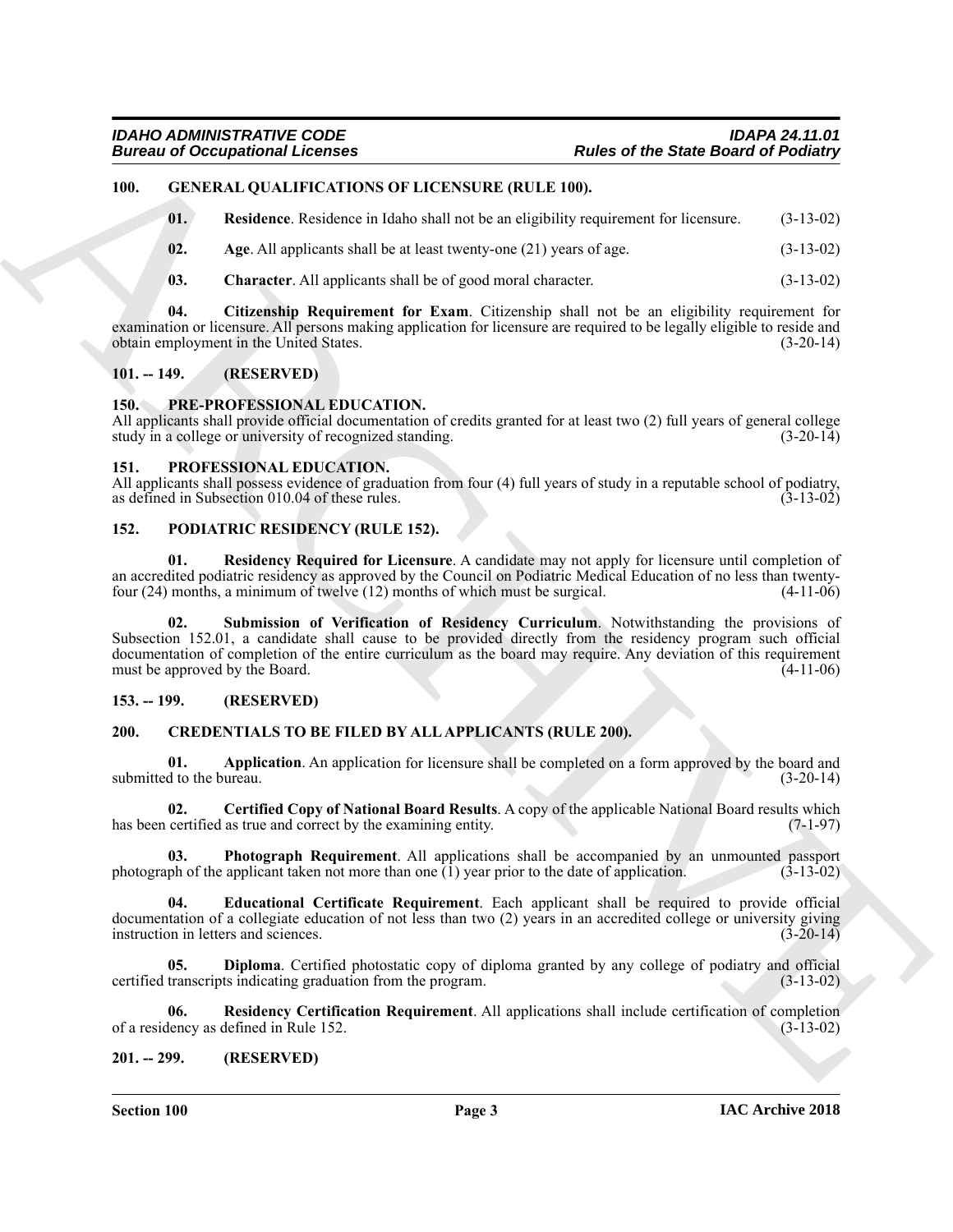#### <span id="page-3-4"></span><span id="page-3-0"></span>**300. FEES (RULE 300).**

**01. Application Fee**. A fee shall accompany all applications. The fee shall be two hundred dollars (\$200). (7-1-97)

<span id="page-3-10"></span><span id="page-3-9"></span><span id="page-3-7"></span>**02. Original License Fee**. The original license fee shall be four hundred dollars (\$400). (4-9-09)

**03. Written Exam Fee**. The fee for examination shall be equal to that charged by the national examining entity and shall be paid directly to the examination provider. (3-20-14)

<span id="page-3-8"></span><span id="page-3-6"></span><span id="page-3-5"></span>**04. Annual Renewal Fee**. Fee for annual renewal of licenses, five hundred dollars (\$500). (3-21-12)

**05. Annual Renewal Fee for Inactive License**. Annual renewal fee is two hundred fifty dollars  $(4-6-15)$ 

**06. Fee Non-Refundable**. All fees are non-refundable, except that if a license is not issued, the license fee will be refunded. (3-20-14)

<span id="page-3-1"></span>**301. -- 399. (RESERVED)**

#### <span id="page-3-18"></span><span id="page-3-2"></span>**400. LICENSURE BY EXAMINATION (RULE 400).**

<span id="page-3-19"></span>**01. Examination of Applicants.** All applicants must successfully pass all parts of the American Podiatric Medical Licensing Examination developed and administered by the National Board of Podiatric Medical Examiners. (3-20-14)

<span id="page-3-20"></span>**02. Passing Grade**. A passing grade in all subjects examined shall be the grade as established by the examination provider.

#### <span id="page-3-11"></span><span id="page-3-3"></span>**401. LICENSURE BY ENDORSEMENT (RULE 401).**

Under Section 54-613, Idaho Code, applicants for licensure by endorsement may be granted a license upon the approval of the Board. Each applicant for licensure by endorsement must provide documentation for each of the following before licensure will be considered: (3-15-02)

<span id="page-3-13"></span><span id="page-3-12"></span>**01.** Complete Application. A complete application together with the required fee.  $(4-11-06)$ 

**02. Certification of License**. Certification of having maintained a current license or other authority to practice issued by a regulatory board of Podiatry in any state or territory. (4-11-06)

<span id="page-3-15"></span><span id="page-3-14"></span>**03. Credentials**. Credentials as required in Subsections 200.02 through 200.05. (3-29-10)

**Eurosis of Occupational Licenses**<br> **Pluste of the Shade Based of Positiany**<br>
19. **C.2** (11.1 1969)<br>
19. **C.2** Original License Park A is shall economore, all epictrains a. The shall be two dual be two dual behavior (31.1 **04. Examination**. Successful passage of a written licensure examination covering all those subjects noted in Section 54-606, Idaho Code. Official certification of examination must be received by the board directly from:  $(4-11-06)$ 

| The applicant's state or territory of licensure; or |  | $(3-15-02)$ |
|-----------------------------------------------------|--|-------------|
|-----------------------------------------------------|--|-------------|

<span id="page-3-17"></span><span id="page-3-16"></span>**b.** The national board of podiatric medical examiners. (3-20-14)

**05. Residency**. Proof of completion of the residency requirement as set forth in Subsection 200.06 of this rule. However, if the applicant graduated from a college of podiatry prior to 1993, this requirement will be waived.  $(3-29-10)$ 

**06. Practical Experience**. Having practiced podiatry under licensure for three (3) of the last five (5) years immediately prior to the date of application.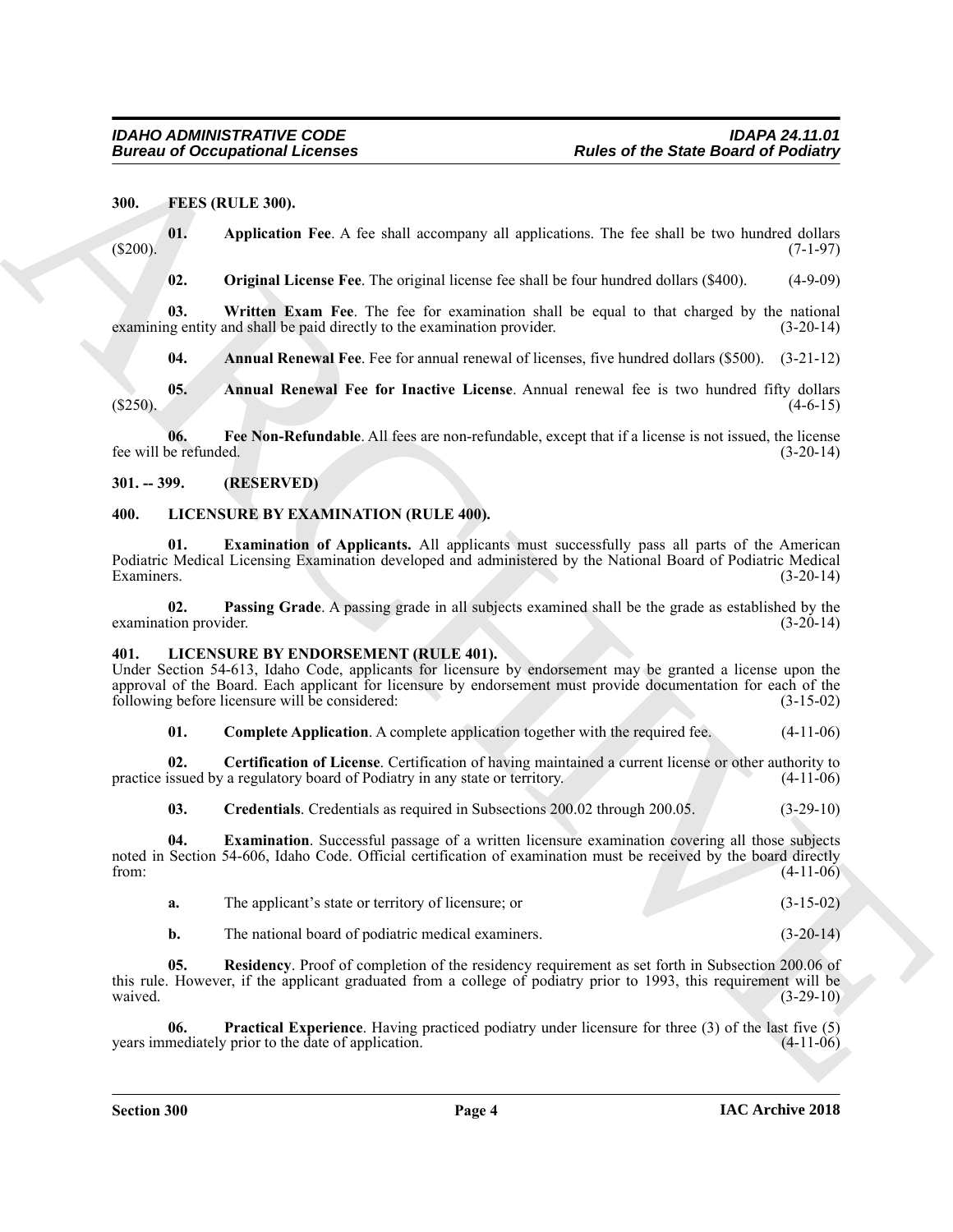### **Bureau of Occupational Licenses**

<span id="page-4-10"></span>**07. Continuing Education**. Having obtained at least twelve (12) hours of continuing education during the twelve (12) months prior to the date of application. Effective January 1,  $2015$ , having obtained at least fifteen (15) hours of continuing education germane to the practice of podiatry during the twelve (12) months prior to the date of application. (3-20-14) application. (3-20-14)

<span id="page-4-11"></span>**08. Disciplinary Action**. Has not been the subject of any disciplinary action including pending or unresolved licensure actions within the last five (5) years immediately prior to application and has never had a license to practice podiatry revoked or suspended either voluntarily or involuntarily in any jurisdiction. (3-29-10)

#### <span id="page-4-16"></span><span id="page-4-0"></span>**402. TEMPORARY LICENSES (RULE 402).**

No temporary licenses shall be granted for the practice of podiatry in Idaho. (3-13-02)

#### <span id="page-4-1"></span>**403. -- 409. (RESERVED)**

#### <span id="page-4-12"></span><span id="page-4-2"></span>**410. ORIGINAL APPLICATION (RULE 410).**

The original application will be considered null and void after a period of two (2) years from date of original application if no license has been issued. application if no license has been issued.

#### <span id="page-4-3"></span>**411. -- 424. (RESERVED)**

#### <span id="page-4-7"></span><span id="page-4-4"></span>**425. INACTIVE STATUS (RULE 425).**

**01. Request for Inactive Status**. Each person requesting an inactive status during the renewal of their active license must submit a written request and pay the inactive license fee. (4-6-15)

#### <span id="page-4-9"></span><span id="page-4-8"></span>**02. Inactive License Status**. (4-6-15)

**a.** All continuing education requirements will be waived during the time that a licensee maintains an inactive license in Idaho. (4-6-15)

**b.** Inactive license renewal applications and licenses will be marked "Inactive." (4-6-15)

**c.** When the licensee desires active status, the licensee must show acceptable fulfillment of continuing education requirements for the previous twelve (12) months and submit a fee equivalent to the difference between the inactive and active renewal fee. (4-6-15)

<span id="page-4-15"></span><span id="page-4-13"></span>**d.** A licensee shall not practice in Idaho while on inactive status. (4-6-15)

#### <span id="page-4-5"></span>**426. -- 449. (RESERVED)**

#### <span id="page-4-6"></span>**450. SCOPE OF PRACTICE (RULE 450).**

Bureau of Comparison's Licenses<br>
Records the first of the State Bureau of the State Bureau of the State Bureau of the State Bureau of the State Bureau of the State Bureau of the State Bureau of the State Bureau of the Sta **01. Competence**. Upon being granted a license to practice podiatry, a practitioner is authorized to provide only those services and treatments for which that practitioner has been trained and prepared to provide. Information contained within the application file and supplemental certified information of additional training and experience included in the credential file maintained by the practitioner shall be prima facie evidence of the practitioner's education and experience. It is the responsibility of the individual practitioner to ensure that the information in his credential file is accurate, complete and supplemented to support all procedures, applications and treatments employed by the practitioner. Practice beyond a practitioner's documented education and experience may<br>violate the adopted code of ethics and be grounds for discipline by the board. (4-11-06) violate the adopted code of ethics and be grounds for discipline by the board.

**02. Advanced Surgical Procedures**. Advanced surgical procedures shall be performed in a licensed hospital or certified ambulatory surgical center accredited by the joint commission on accreditation of healthcare organizations or the accreditation association for ambulatory health care where a peer review system is in place.<br>Advanced surgical procedures shall be defined as: (4-11-06) Advanced surgical procedures shall be defined as:

<span id="page-4-14"></span>**a.** Ankle fractures - Open Reduction and Internal Fixation. (4-11-06) **4-11-06**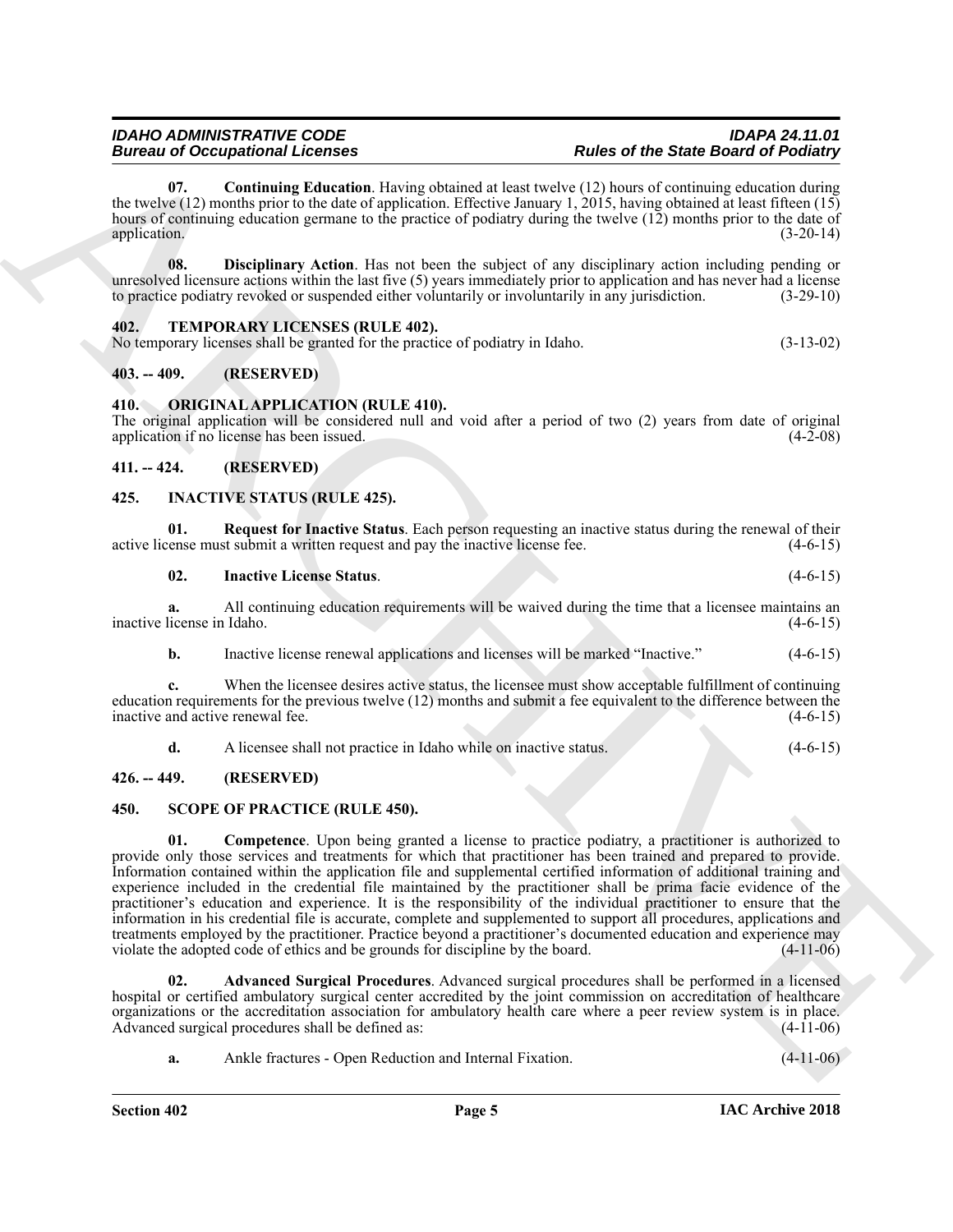| <b>Bureau of Occupational Licenses</b> |                                                                                                                                                                                                                                                                                                                                                                                                                                                                                                                                                                                                                                             | <b>Rules of the State Board of Podiatry</b>                                                                        |
|----------------------------------------|---------------------------------------------------------------------------------------------------------------------------------------------------------------------------------------------------------------------------------------------------------------------------------------------------------------------------------------------------------------------------------------------------------------------------------------------------------------------------------------------------------------------------------------------------------------------------------------------------------------------------------------------|--------------------------------------------------------------------------------------------------------------------|
| $\mathbf{b}$ .                         | Ankle and rearfoot arthrodesis.                                                                                                                                                                                                                                                                                                                                                                                                                                                                                                                                                                                                             | $(4-11-06)$                                                                                                        |
| c.                                     | Nerve surgery of the leg.                                                                                                                                                                                                                                                                                                                                                                                                                                                                                                                                                                                                                   | $(4-11-06)$                                                                                                        |
| d.                                     | Major tendon repair or transfer surgery - proximal to ankle.                                                                                                                                                                                                                                                                                                                                                                                                                                                                                                                                                                                | $(4-11-06)$                                                                                                        |
| e.                                     | Autogenous bone grafting.                                                                                                                                                                                                                                                                                                                                                                                                                                                                                                                                                                                                                   | $(4-11-06)$                                                                                                        |
| f.                                     | External fixation of the rearfoot, ankle and leg.                                                                                                                                                                                                                                                                                                                                                                                                                                                                                                                                                                                           | $(4-11-06)$                                                                                                        |
| $451. - 499.$                          | (RESERVED)                                                                                                                                                                                                                                                                                                                                                                                                                                                                                                                                                                                                                                  |                                                                                                                    |
| 500.<br>podiatry.                      | STANDARDS OF THE ETHICAL PRACTICE OF PODIATRY (RULE 500).<br>The standards for the ethical practice of podiatry shall be the American Podiatric Medical Association's Code of<br>Ethics as referenced in Section 004 of these rules and are hereby adopted and shall apply to all practitioners of                                                                                                                                                                                                                                                                                                                                          | $(5-3-03)$                                                                                                         |
| $501. - 549.$                          | (RESERVED)                                                                                                                                                                                                                                                                                                                                                                                                                                                                                                                                                                                                                                  |                                                                                                                    |
| 550.                                   | <b>DISCIPLINE (RULE 550).</b>                                                                                                                                                                                                                                                                                                                                                                                                                                                                                                                                                                                                               |                                                                                                                    |
| 01.                                    | licensed podiatrist for each violation of Sections 54-608 and 54-609, Idaho Code.                                                                                                                                                                                                                                                                                                                                                                                                                                                                                                                                                           | Civil Fine. The Board may impose a civil fine not to exceed one thousand dollars $(\$1,000)$ upon a<br>$(3-18-99)$ |
| 02.                                    | Board in the investigation or prosecution of the licensee for violation of Sections 54-608 and 54-609, Idaho Code.                                                                                                                                                                                                                                                                                                                                                                                                                                                                                                                          | Costs and Fees. The Board may order a licensed podiatrist to pay the costs and fees incurred by the<br>$(3-18-99)$ |
| $551. - 699.$                          | (RESERVED)                                                                                                                                                                                                                                                                                                                                                                                                                                                                                                                                                                                                                                  |                                                                                                                    |
| 700.                                   | <b>CONTINUING EDUCATION (RULE 700).</b>                                                                                                                                                                                                                                                                                                                                                                                                                                                                                                                                                                                                     |                                                                                                                    |
| 01.                                    | state of Idaho shall attend in each twelve (12) month period preceding the renewal of a license to practice podiatry in<br>Idaho, a minimum of twelve (12) full hours of post-graduate podiatry education courses. Effective January 1, 2015,<br>each podiatrist licensed by the state of Idaho shall attend in each twelve-month period preceding the renewal of a<br>license to practice podiatry in Idaho, a minimum of fifteen (15) full hours of post-graduate podiatry education<br>courses. No more than ten (10) hours of continuing education may be obtained on-line. Courses must be germane to<br>the practice of podiatry; and | Post Graduate Education Requirement for License Renewal. Each podiatrist licensed by the<br>$(3-20-14)$            |
| a.                                     | Approved by the Council on Podiatric Medical Education; or                                                                                                                                                                                                                                                                                                                                                                                                                                                                                                                                                                                  | $(4-2-08)$                                                                                                         |
| b.                                     | Otherwise approved by the Board.                                                                                                                                                                                                                                                                                                                                                                                                                                                                                                                                                                                                            | $(4-2-08)$                                                                                                         |
| 02.                                    | furnished a license renewal application form by the Bureau of Occupational Licenses on which each podiatrist shall<br>be required to certify by signed affidavit that compliance with the continuing education requirements has been met<br>and shall submit the renewal application together with the required fees to the Bureau.                                                                                                                                                                                                                                                                                                         | Submission of License Renewal Application Form. Each licensed Idaho podiatrist will be<br>$(3-15-02)$              |
| 03.                                    | attendance by securing authorized signatures or other documentation from the course instructors or sponsoring<br>institution substantiating any and all hours attended by the licensee. This verification shall be maintained by the<br>licensee and provided to the Board upon the request of the Board or its agent. The Board will conduct random audits<br>to monitor compliance. Failure to provide proof of meeting the continuing education upon request of the Board shall<br>be grounds for disciplinary action.                                                                                                                   | Verification of Attendance. It shall be necessary for each licensee to maintain verification of<br>$(3-20-14)$     |
|                                        |                                                                                                                                                                                                                                                                                                                                                                                                                                                                                                                                                                                                                                             |                                                                                                                    |

### <span id="page-5-0"></span>**451. -- 499. (RESERVED)**

#### <span id="page-5-13"></span><span id="page-5-1"></span>**500. STANDARDS OF THE ETHICAL PRACTICE OF PODIATRY (RULE 500).**

#### <span id="page-5-12"></span><span id="page-5-11"></span><span id="page-5-10"></span><span id="page-5-3"></span><span id="page-5-2"></span>**550. DISCIPLINE (RULE 550).**

#### <span id="page-5-4"></span>**551. -- 699. (RESERVED)**

#### <span id="page-5-7"></span><span id="page-5-6"></span><span id="page-5-5"></span>**700. CONTINUING EDUCATION (RULE 700).**

<span id="page-5-9"></span><span id="page-5-8"></span>

| a. | Approved by the Council on Podiatric Medical Education; or | $(4-2-08)$ |
|----|------------------------------------------------------------|------------|
|----|------------------------------------------------------------|------------|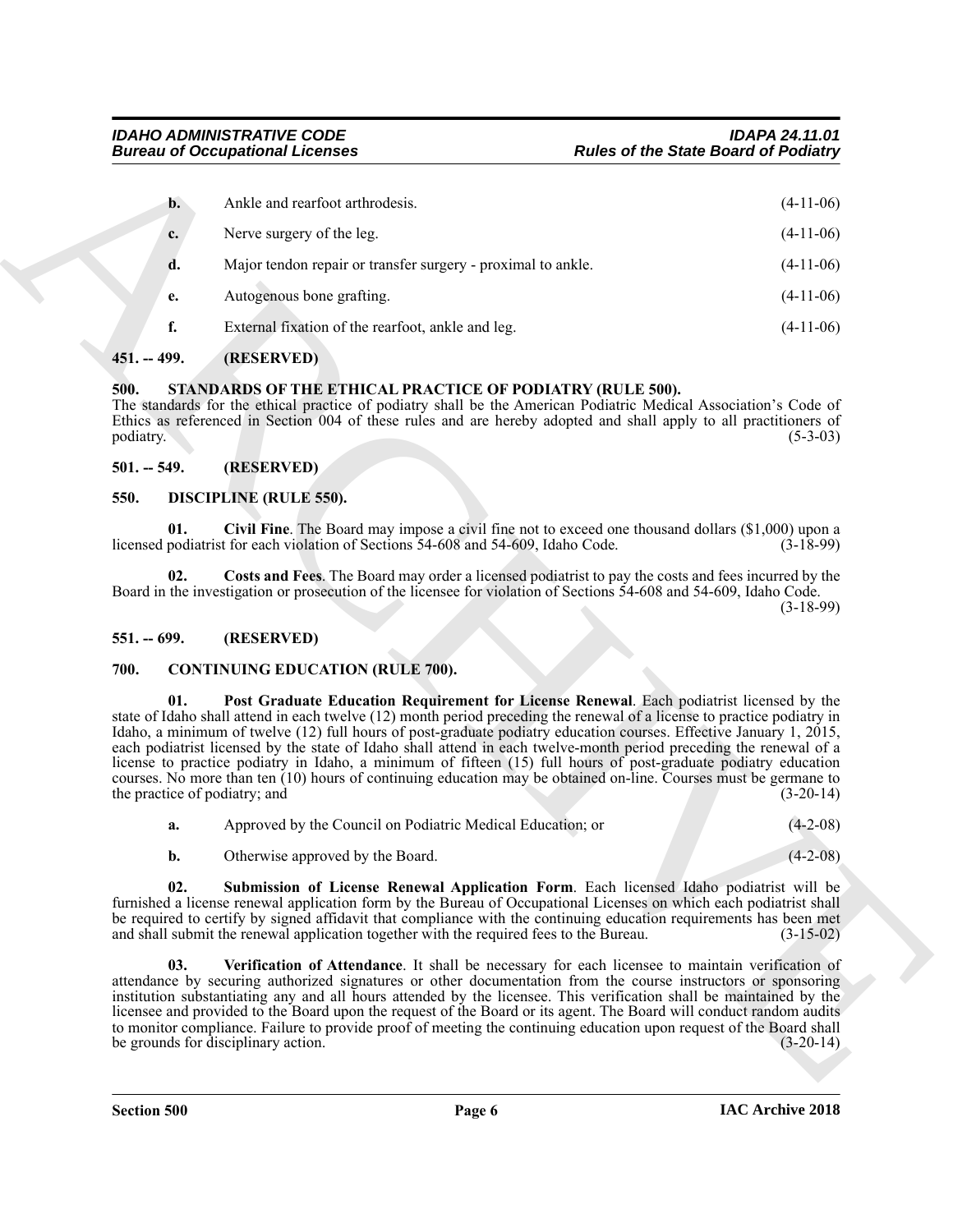<span id="page-6-4"></span><span id="page-6-3"></span>**04. Carryover of Continuing Education Hours**. Continuing education courses not claimed for credit in the current renewal year may be credited for the next renewal year. A maximum of fifteen (15) hours may be carried forward from the immediately preceding year. (3-20-14)

Bureau of Decempoint and Containing Mercifies Henry Container and Bureau of the State Based of Politics at the two states that the state of the State Based of Politics at the state of the State Based of Politics and the s **05. Special Exemption**. The Board shall have authority to make exceptions for reasons of individual hardship, including health, when certified by a medical doctor, or for other good cause. The licensee must provide any information requested by the Board to assist in substantiating hardship cases. This exemption is granted at the sole discretion of the Board. (3-20-14) sole discretion of the Board.

#### <span id="page-6-0"></span>**701. -- 799. (RESERVED)**

#### <span id="page-6-1"></span>**800. RULEMAKING HISTORY PRIOR TO JULY 1, 1993 (RULE 800).**

All previous rules of this board are hereby repealed and these Rules approved by the board on January 25, 1978, shall become effective on this date. Amended and readopted effective October 15, 1987. Amended and readopted effective May 29, 1991. Amended and readopted effective August 1, 1997. (7-1-98)

<span id="page-6-2"></span>**801. -- 999. (RESERVED)**